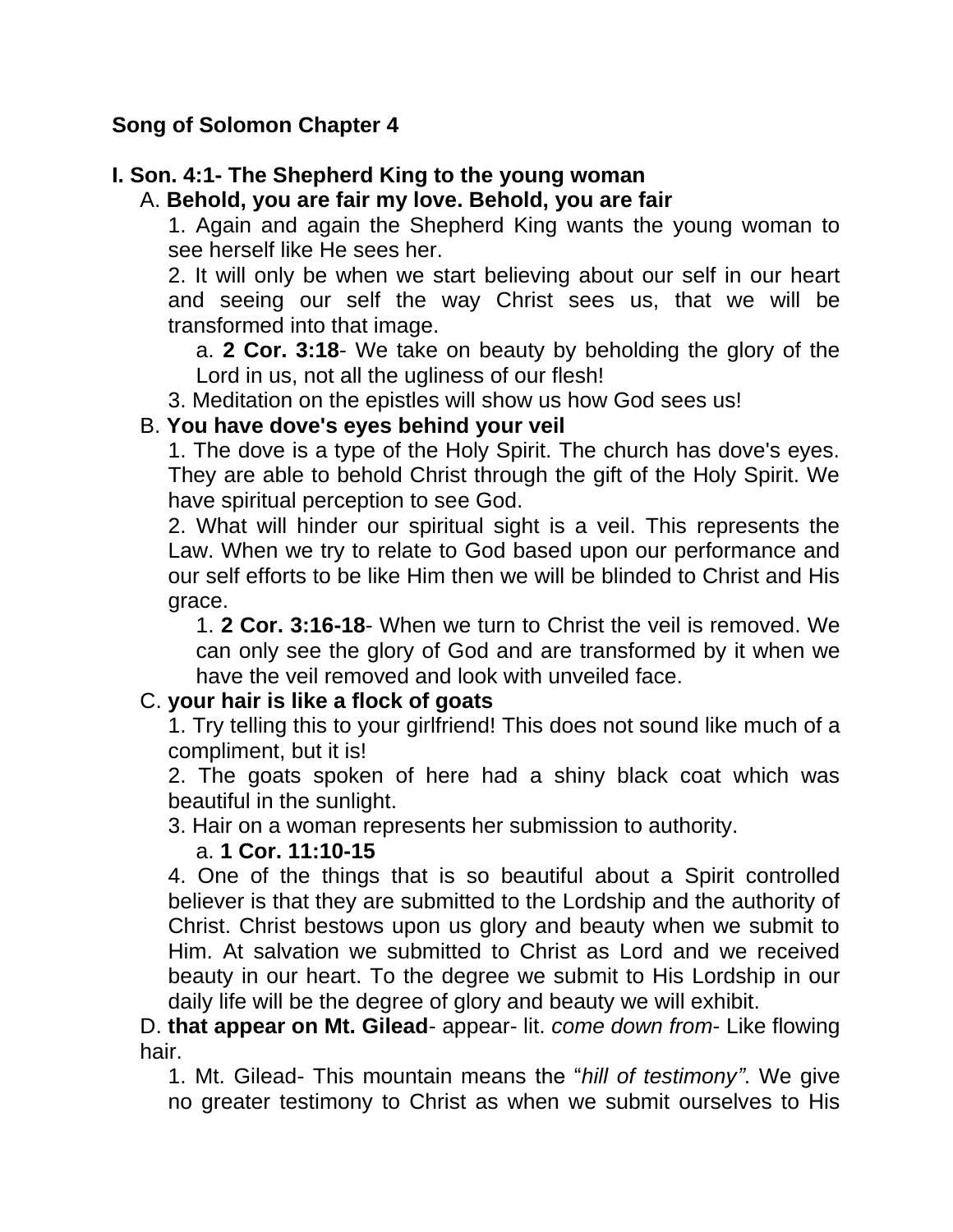Word and Will. God gives grace to the humble and to those who submit to Him. Faith is ultimate submission to God. **1 Peter 5:5** This grace becomes a visible testimony to the greatness of God.

# **II. Son. 4:2- The Shepherd King to the young woman**

# A. **Your teeth are like shorn sheep that come up from the washing**

1. Another thing you probably should not say to your wife or girlfriend! 2. A sheep that has had it's dirty excess wool shaved and then was washed after that to remove any ground in dirt was very white and clean. All the filth has been removed.

3. We are like these sheep in Christ. We have had what is unclean cut away [our old man] and we had our sins washed away from us. We are clean before the Lord by His finished work and blood.

### a. **Colossians 2:11**

b. **Rev. 1:5**

4. When we meditate and chew on the New Covenant of grace we will see true holiness come forth in our lives

#### B. **Every one of them bears twins, and none are barren among them** 1. This means that the young woman had no missing teeth, which was common in ancient days.

2. Each white tooth represents a believer. When we stand together we are a defense against the enemy, just as our teeth guard our mouth. It is important to attend church and stand next to a fellow believer. It provides you and them strength. It is noticeable when you are missing just like when a tooth is missing!

# **III. Son. 4:3- The Shepherd King to the young woman**

# A. **Your lips are like a strand of scarlet**

1. This speaks of her red lips

2. strand of scarlet- These are the same Hebrew words used of Rahab in the book of Joshua. The spies told Rahab to put out a strand of scarlet fabric out of her window. This would be a symbol that she was to be protected from destruction, judgment, and death. The strand of scarlet represents the blood and suffering of the Lord Jesus Christ. Rahab was placing her faith in the Lord and by this she came under the protection of the Lord and was saved.

3. The believer's lips should never cease to speak of and lift up the finished work of Christ in redemption. Our mouth is to be like a strand of scarlet that releases our faith in His shed blood. This will put us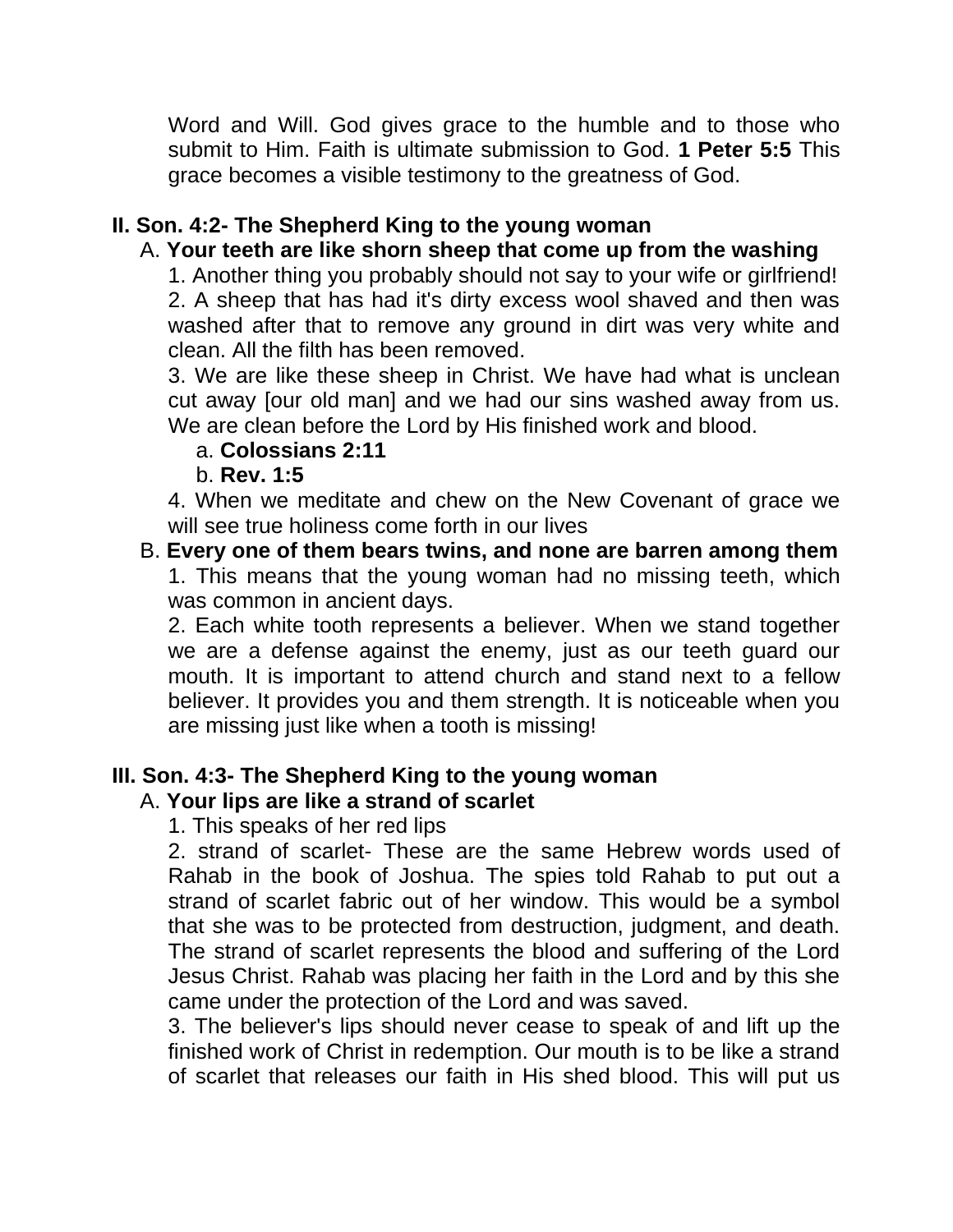under divine protection and blessing not matter what is happening around us.

### B. **and your speech is lovely**

1. When we speak of the work of Christ on our behalf our speech becomes lovely. When our speech releases faith and worship our speech is lovely. This Hebrew word also means what is fitting.

### a. **Ephesians 5:4**

### b. **Ephesians 4:29**

### C. **your temples are like a piece of pomegranate**

1. The temples speaks of one's mind and thoughts

2. a pomegranate when opened will reveal white seeds bathed in a deep red juice. The seeds are our thoughts. A believer's thoughts should be bathed in the blood of Jesus. Our thoughts should focus upon the Lord and His redemption. Our thoughts should always be upon the grace of the Lord Jesus Christ. This is what produces life and godliness.

a. **Romans 8:5-** A mind set upon the Spirit [thoughts bathed in the blood of Jesus] produce life and peace (wholeness) in every area.

# **IV. Son. 4:4- The Shepherd King to the young woman**

# A. **Your neck is like the tower of David**

1. This is another top ten things not to say to your wife or girlfriend!

2. The neck is what connects our body to our head. We as the church are the body of Christ and Christ is our head. What connects us to Him is faith. Our faith is as a tower for all to see.

# B. **which are hung a thousand shields**

1. Faith is seen as a shield for the believer. **Eph. 6:16**

2. The mighty ones of David's army hung their shields on the tower of David. David was a type of Christ in the OT. We are Christ's army and we all hang our shields of faith upon the Lord Jesus Christ.

3. one thousand is a figurative number in the Bible for something that is innumerable or is of a vast multitude. The body of Christ is of a vast number in which all our faith hangs united upon Christ. When a body of believers comes before God in faith then great power is released in their behalf. This is why we should not forsake the assembling of ourselves together.

#### C**. all of them shields of warriors**

1. We are soldiers in an army, not vacationers on a cruise ship! There is warfare going on. Are you at your post?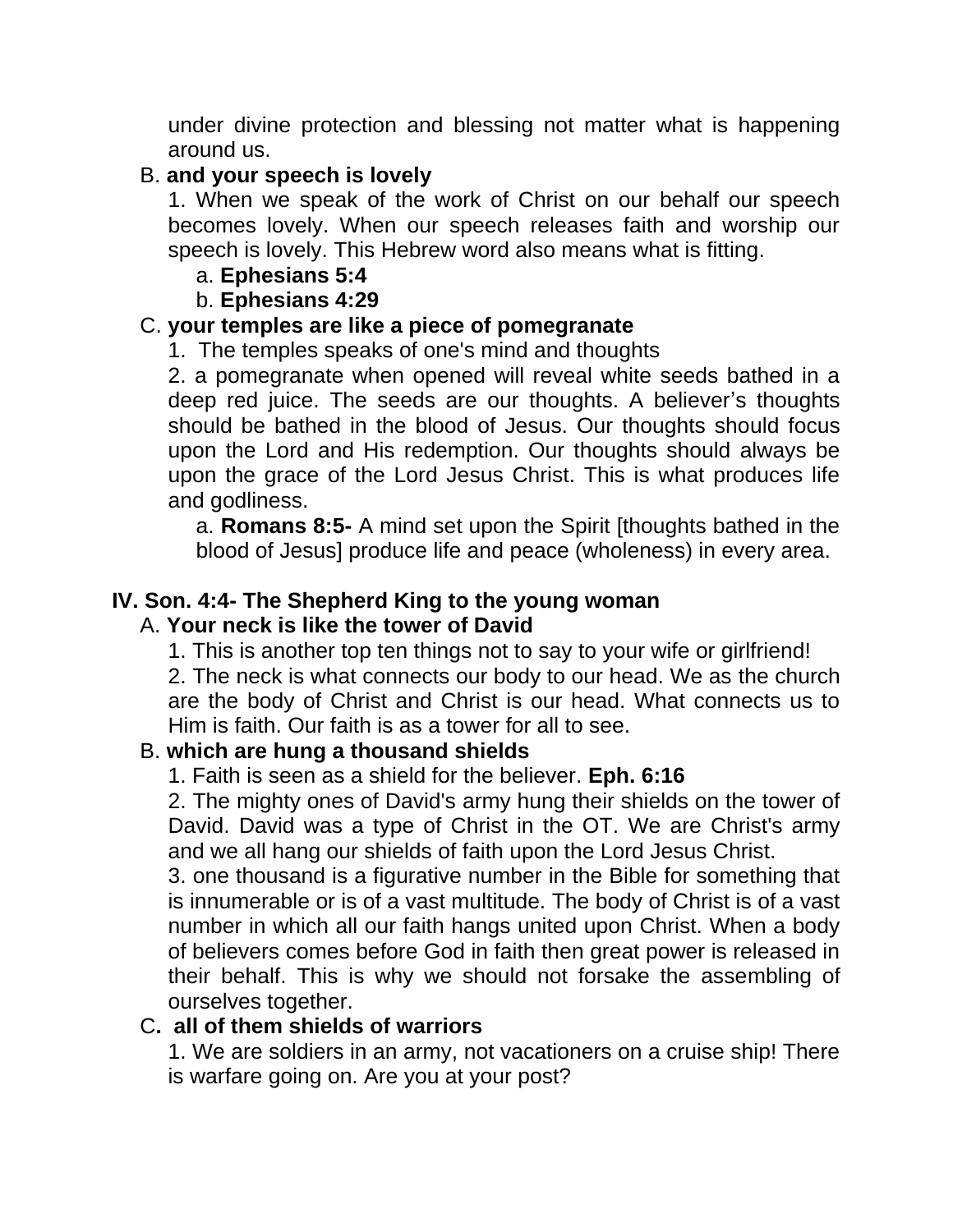### **V. Son. 4:5-The Shepherd King to the young woman**

#### A. **Your breasts are like two fawns**

1. The narrative just before speaks of the believer as a warrior.

2. The breastplate of a believer is made of two fawns- **faith and love**-**1 Thess. 5:8**

3. As breasts nourish the young so we nourish others also by our faith and love.

#### B. **twins of a gazelle**

1. the gazelle is Christ. A gazelle is the epitome of grace. Our faith and love are the offspring of the grace of Christ.

#### C. **that feed among the lilies**

1. Our faith and love must be fed daily among the lilies which are the promises of the Word of God.

#### **VI. Son. 4:6- The young woman speaks to herself**

#### A. **Until the day breaks and the shadows fade away**

1. The night speaks of the church age, and the dawning of the day speaks of the 2nd coming of Christ

#### a. **Romans 13:12**

#### b. **2 Peter 1:19**

### B. **I will go to the mountain of myrrh and to the hill of frankincense**

1. The mountain of myrrh is Mt. Calvary where Jesus suffered for us. Myrrh represents suffering and this substance was often given to a sufferer. Jesus was offered Myrrh on the cross but refused it so He could fully take the wrath and suffering we deserved. **Mark 15:23** 2. the hill of frankincense is another term for Calvary. Frankincense is one of the most aromatic fragrances on Earth when put to the fire. The fire of God's judgment fell upon the Lord Jesus Christ in our behalf and a sweet and soothing aroma of His perfections ascended to the Father in our behalf. This smell was one of acceptance in our behalf. **Eph. 5:2**

3. Until Christ is revealed from heaven the church must continually go to Calvary and place their faith in His finished work done there. Our old man [identity] was crucified there in and with Him, and all our sins and transgression were paid for and forgiven by His shed blood. This is what has provided our freedom from sin, Satan, and the world. [**Romans 6:6-7, Col. 2:13-15, Gal. 6:14**] We must stand on the victory ground of Mt. Calvary or we will not experience the resurrection power of Christ flowing in and through us. Resurrection power will only issue forth from faith in the finished work of Christ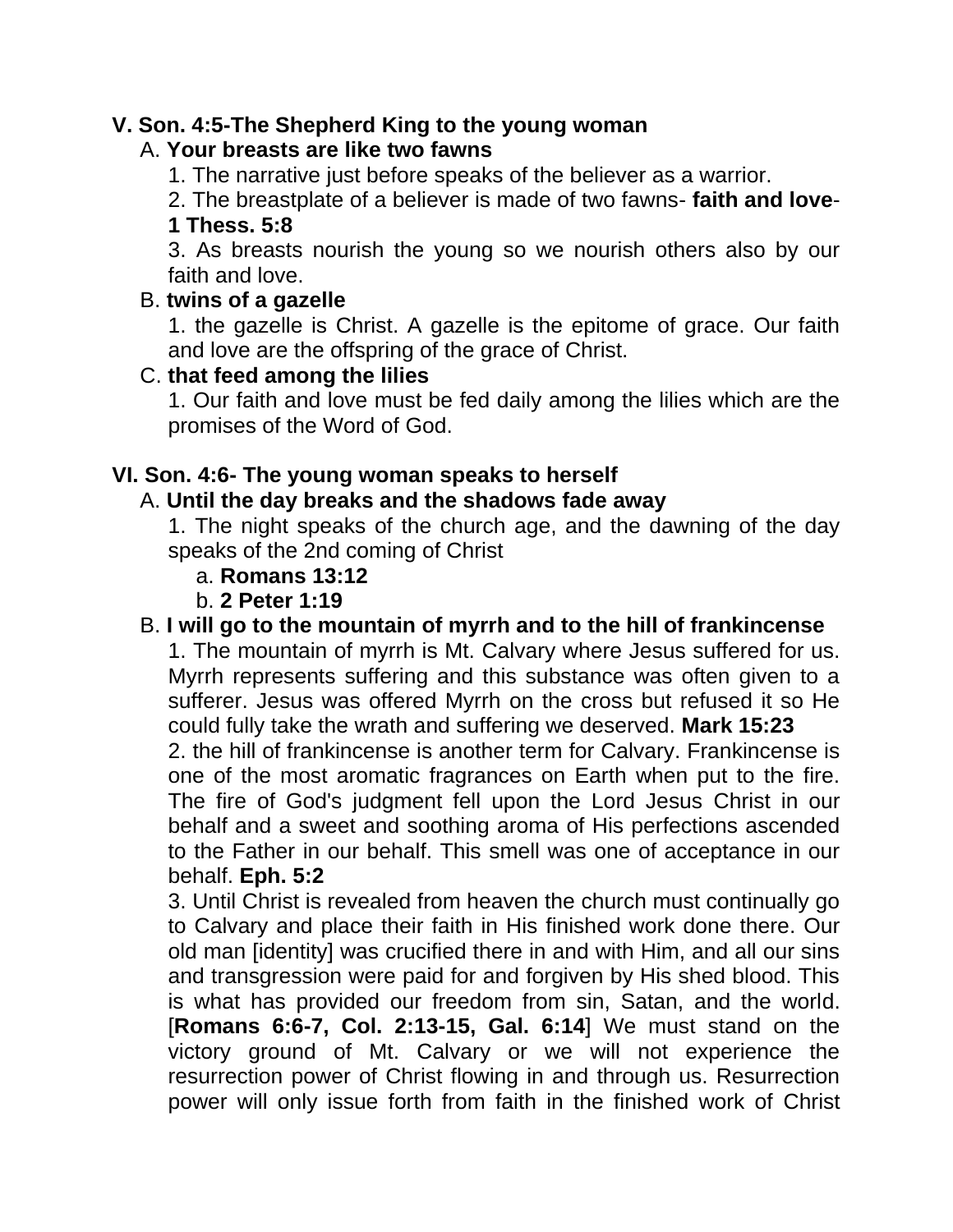upon the cross. If we try to do for ourselves [i.e. struggle to get free from sin, earn God's blessings] what Jesus accomplished for us at the cross, then the Spirit of resurrection will not work in us.

# **VII. Son. 4:7- The Shepherd King to His bride**

### A. **You are fair my love**

1. Again and again the Lord wants us to see ourselves through His redemptive work. If only we would cast our eyes upon Christ then we would see ourselves because we have been united to Him and share His nature. [**Ephesians 4:24, 2 Peter 1:4, 1 Cor. 6:17, 2 Cor. 3:18, 1 John 4:17**]

2. However, religion and legalism teaches that we must closely examine our natural lives and find all the ugliness we can and work to rid that from our lives so we might be right and clean before Him. If this is the way to true godliness than Christ died in vain! **Galatians 2:21**

3. We must regularly remind ourselves by verbally acknowledging we are loved by God. This will cause our faith to become strong in the Lord and in the power of His might.

### B. **There is no spot in you**

1. This is the evaluation of the Shepherd King about His young love.

2. This is the evaluation of our Shepherd King the Lord Jesus Christ concerning you as a believer in Him. God sees you without spot through the blood of His Son.

- a. **Ephesians 1:4** God sees you holy and without blame
- b. **Jude 24** Christ will present you blameless to God

c. **Ephesians 5:27**- we will be presented to Christ without spot or wrinkle

3. We must realize that what God sees and speaks is ultimate reality. If God looks at us and says we have no spot in us, then that is the truth. To say otherwise is to say God is a liar which is utter foolishness and pride. True humility says and believes what God says. Jesus says to the believer that there is no spot in you. It is up to us to affirm that evaluation and accept it as our own. This evaluation is from God's spiritual view and not from a natural or carnal view. We need God's view. This comes from dove's eyes.

3. Most believers try to clean up their wrong actions in an effort to be without spot. Our lives are cleaned up not by effort but by faith in the finished work of Christ. When we believe we have been made holy and clean through the blood of Christ and speak and act upon that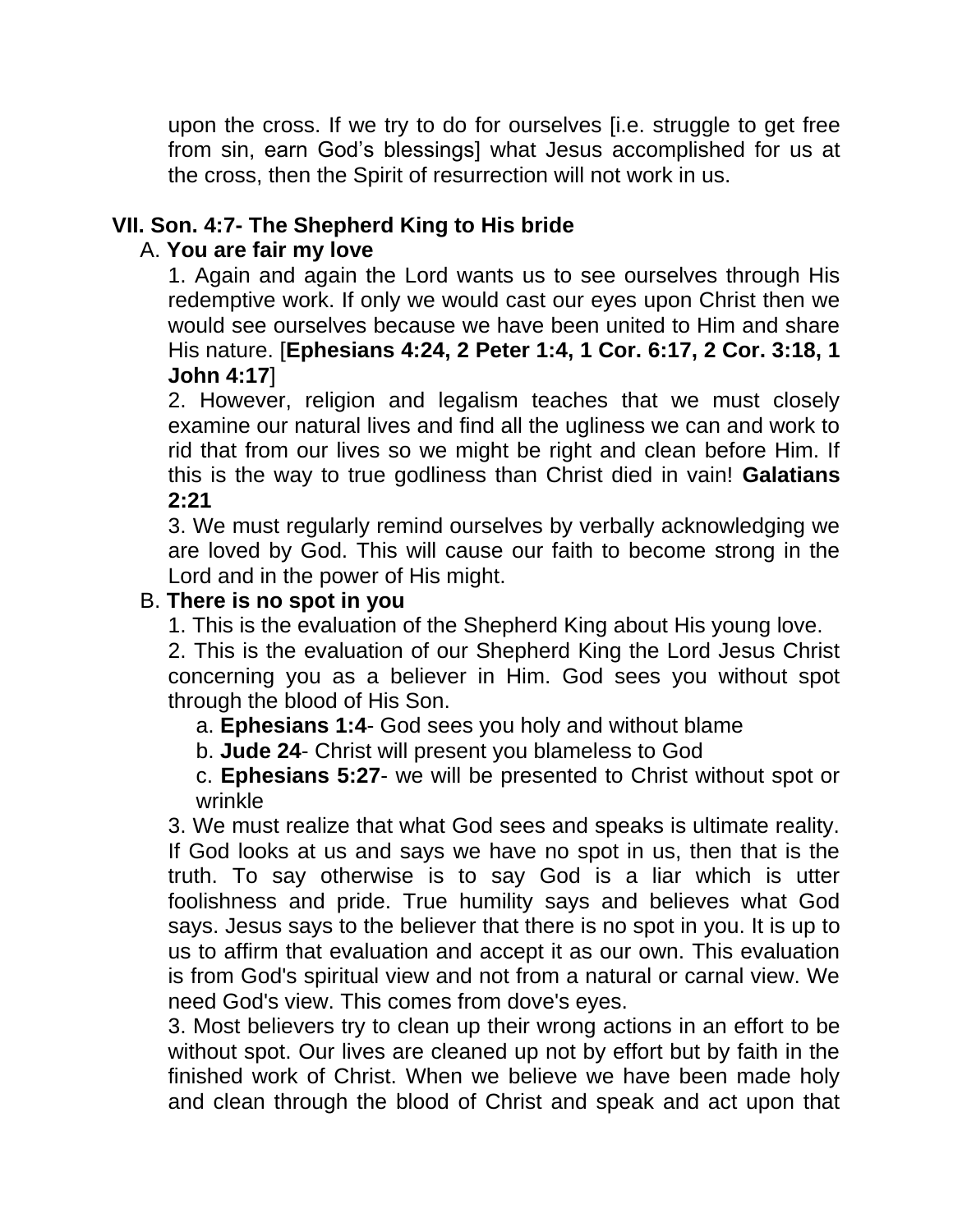fact then the power of the Spirit of Christ will progressively sanctify and cleanse our lives. However, we will never come to a place where we are without spot in our performance. It is only by receiving God evaluation of us in Christ will we experience this reality in greater dimensions in our lives.

# **VIII. Son. 4:8- The Shepherd King to His bride**

# A. **Come with me from Lebanon, my bride**

1. This is the first time the young woman is called His bride. The marriage as taken place in the last verse.

2. **Ephesians 5:27**- The church is presented to the Lord Jesus Christ as a bride without spot or wrinkle after the judgment seat of Christ in which all the works of the flesh are burnt and all that is left is what glorifies God. **1 Cor. 3:10-15, Rev. 21:9**

3. We will come back with Christ at His second advent. The rapture takes place before the 7 year Tribulation period. During this time we are going through the Judgment Seat of Christ. At the close of the 7 year period we are married to Christ and return to the Earth with Him and will be joined by natural Israel to celebrate the marriage supper of the Lamb. Matthew 25:1-10

4. Lebanon means "exceeding white"- This represents Heaven itself-God's dwelling place is where we have been during the Tribulation Period. God's dwelling place, Heaven, is exceedingly white and holy.

B. **with me from Lebanon**- This is repeated that we will come back with Christ from heaven, the place that is exceedingly white.

#### C. **look from the top of Amana**

1. "Amana" means truth. In heaven we will get to see things in the clarity of the truth or how things really are. We will be able to look down upon the Earth during the Tribulation and see the truth. Those upon the Earth will be taken over by the lie. **2 Thess. 2:11**

# D. **from the top of Shenir and Hermon**

1. "Shenir" means *snowy mountain*. This is another description of Heaven. Snow is very white. Heaven is a place of holiness and purity. In heaven we will see all things in purity and in truth.

2. "Hermon" means a *peak or summit*- You can see most clearly from a high vantage point. In Heaven we will be able to see from the very peak and summit of all existence to observe all things as they are.

#### E. **from the lion's dens**

1. Jesus is the Lion of the Tribe of Judah. He is seen as a lion. The righteous also are seen as lions. **Prov. 28:1**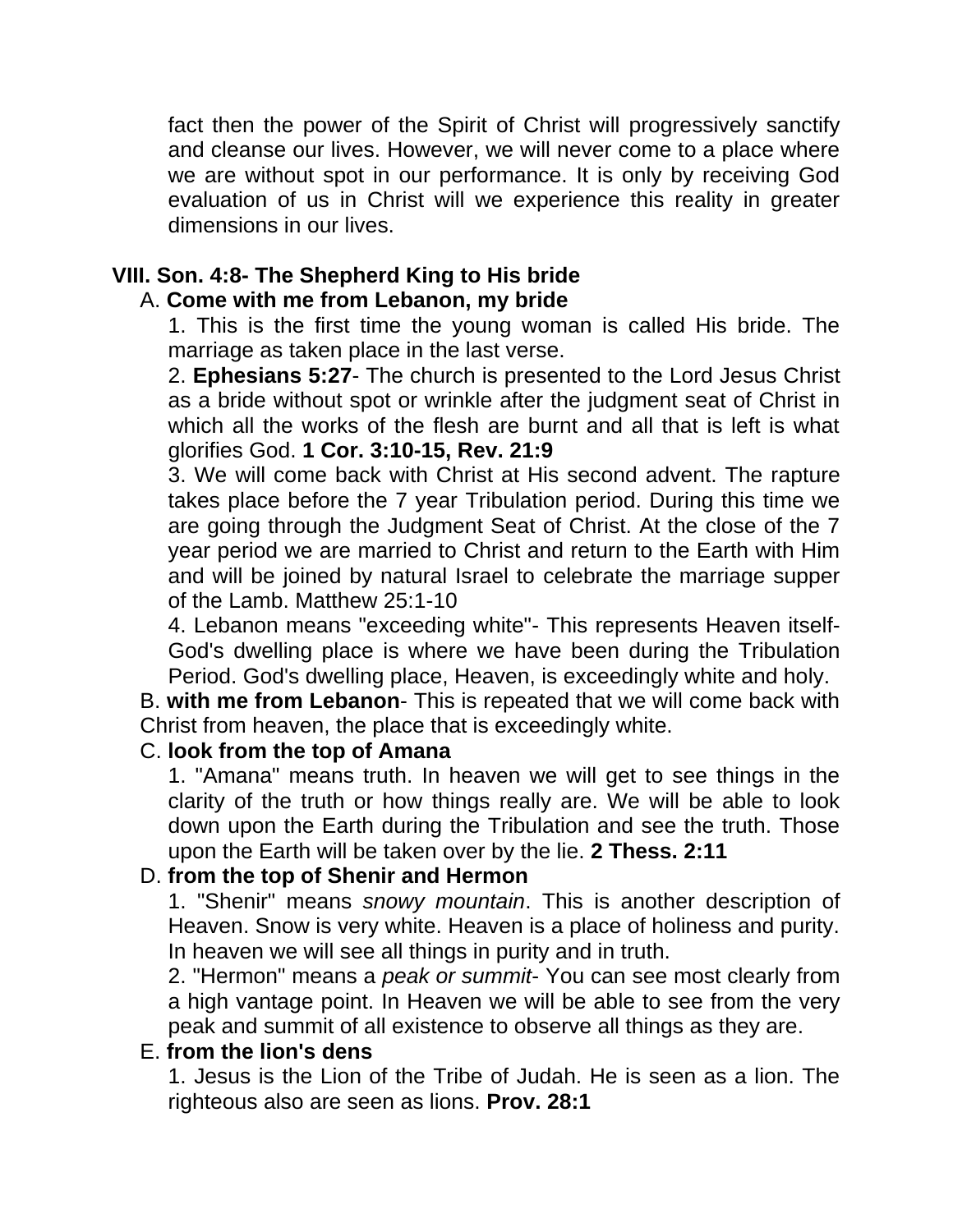2. Heaven is the habitations of the lion's - the righteous - believers.

# F. **from the mountains of leopards**

- 1. Leopards is another description of believers
	- a. **Is. 11:6** The **wolf** will lay down with the **lamb**, the **leopard** will lay down with the **goat**.

1. In scripture wolves and goats speak of unbelievers and lambs and leopards are contrasted to them and picture believers.

b. **Jer. 13:23**- A leopard cannot change it's spots. Only God can do this miracle. This speaks of a sinner that has received a new nature by the miracle working power of God.

2. Heaven therefore is the habitations of leopards- redeemed sinners turned saints who have had their spots changed and removed.

# **IX. Son. 4:9- The Shepherd King to His Bride**

### A. **you have ravished my heart my bride, my sister**

1. Again, the young woman has now called His bride. The wedding as taken place.

2. Not only is she called His bride but she is also His sister- The scriptures teach that because we are believers we are siblings with Jesus Christ. We are the children of the same God. This is the dual relationship we have with Christ.

3. the word ravished in Hebrew means to "stir the heart". We stir the heart of Jesus. This is what led Him to come to the Earth and die upon the cross. We stirred His heart. As a believer you stir His heart. Many believers feel they stir God's heart to anger but in reality His heart is stirred with love, compassion, and goodness towards you.

B. **with one of your eyes**- one eye speaks of single vision towards the Lord. We are to look solely to Christ in faith. When we do this His heart is stirred towards us.

C. **with one link of your necklace**- Again the neck is what connects the body to the head. The neck and a necklace speak of the beauty of faith in the Lord. The word "one" again is used to speak of a single unmixed, undiluted and unfeigned faith in the Lord Jesus. This type of faith stirs the Lord Jesus Christ.

# **X. Son. 4:10- The Shepherd King to His bride**

# A. **How fair is your love my sister, my spouse**

- 1. Our love in Christ is lovely because it is God's love.
	- a. **1 John 4:19**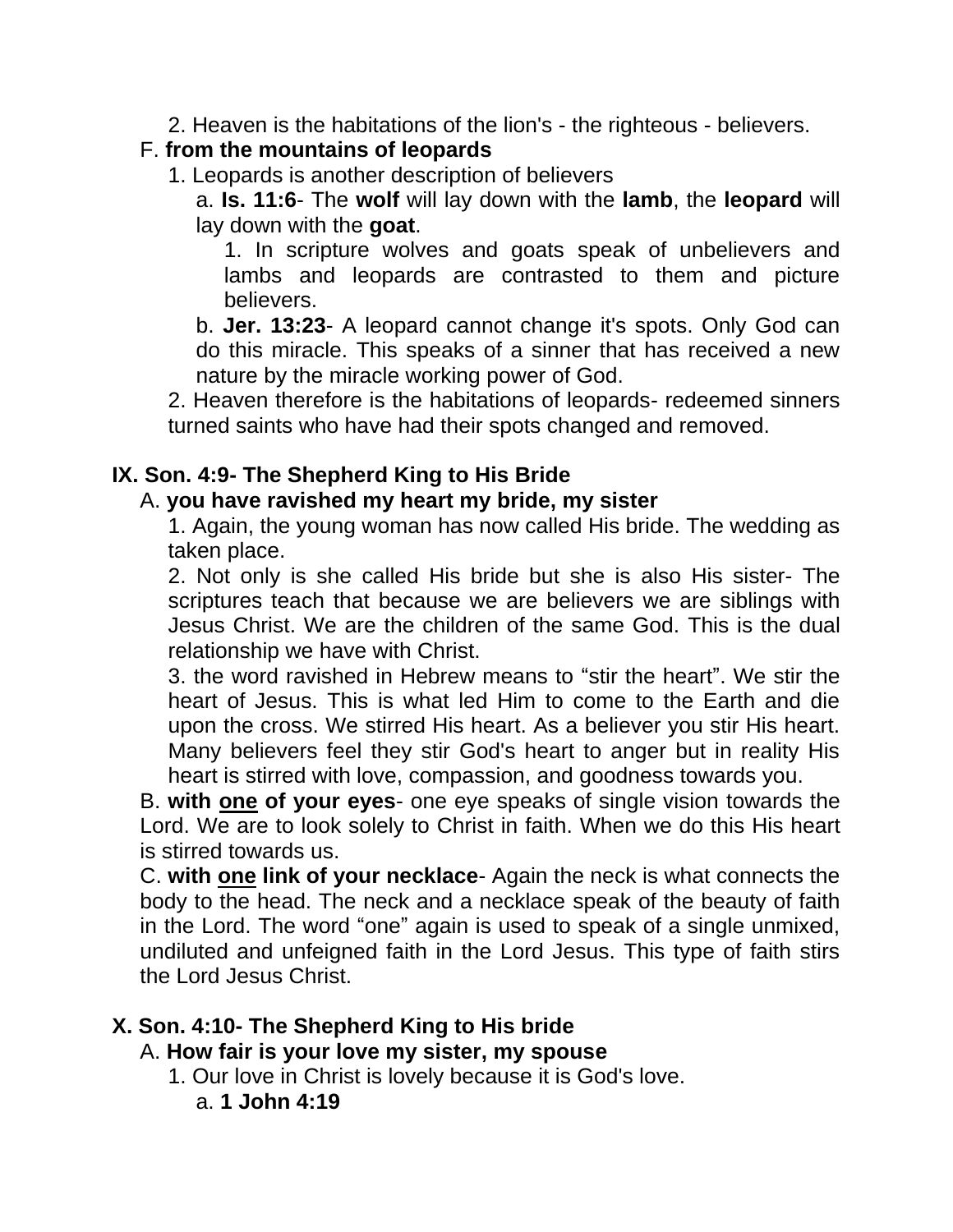2. Again the dual relationship of a believer to Christ- He is our sibling and husband

### B. **how much better than wine is your love**

1. we see in **Son. 1:2** that the Lord's love is better than wine to us. Here we see the Lord views our love to Him as better than wine. There is nothing that delights His heart more outside of His Father's love for Him than our love for Him.

# C. **and the scent of your perfumes, than all the spices**

1. We are scented with the perfumes and spices of Christ. **Son. 3:6** 2. We have nothing that we do not first receive from Christ. We give out what we have been given.

3. The more time we spend in the presence of the Lord the better we smell. How do you smell today?

# **XI. Son. 4:11- Shepherd King to His bride**

### A. **Your lips, my spouse, drip as the honeycomb**

1. **Prov. 16:24**- Pleasant words are like the honeycomb- When we speak of Christ and His finished work it is pleasant and sweet to our soul. When we are in intimate contact with Christ our words are turned from bitter to sweet.

#### B. **sweetness to the soul and healing to the bones**

1. **Prov. 15:30**- Light rejoices the soul, and good news brings healing to the bones. The light of the gospel -good news- bring sweetness to our soul and healing and wholeness to the foundation [bones] of our life and body.

2. Those that live under the principle of law have a bitter soul and healing seems to be out of their reach.

#### C. **Honey and milk are under your tongue**

A. milk and honey speak of prosperity in all aspects. God called the nation of Israel into the Promise Land that flowed with milk and honey. **Ex. 3:8**

B. Notice that prosperity is right under our tongue. If our life is lacking it is because we have not used our tongue properly.

C. We must use our tongue to confess our identification with Christ and His finished work. We must release our faith by using our tongue to claim what belongs to us in Christ.

# D. **and the fragrance of your garments are the fragrance of Lebanon**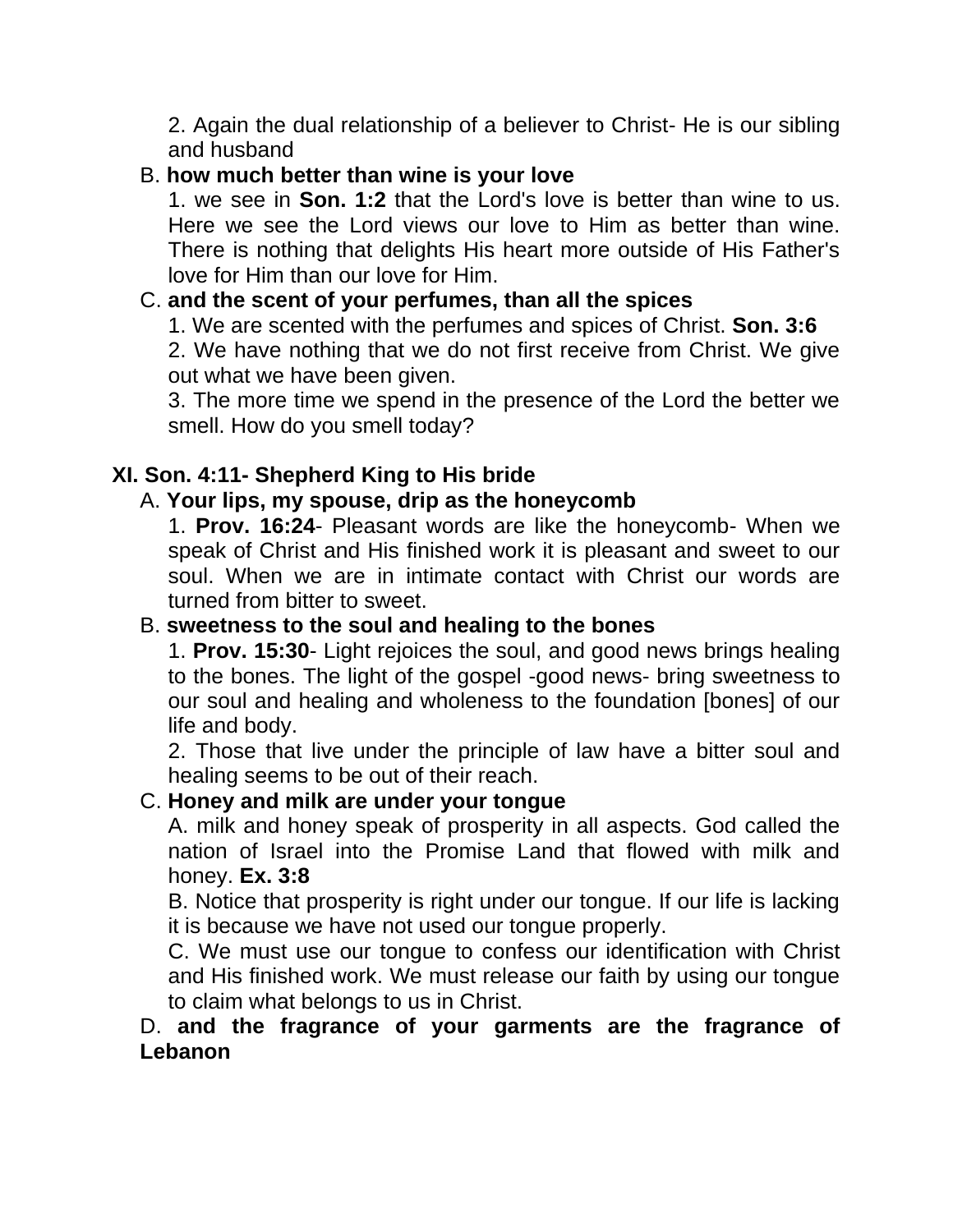1. Our garments speak of our righteous deeds and actions. They are to carry the fragrance of Lebanon. We saw in vs. 8 that Lebanon means exceeding white. This is a term for heaven and holiness.

2. This means that when we spend time at God's throne we will come away with the fragrance of Heaven upon our lives. Our actions will be anointed with the fragrance of Heaven and of Christ. Living from our union with Christ brings His fragrance out in us.

# **XII. Son. 4:12- The Shepherd King to His Bride**

### A. **an enclosed garden is my sister, my spouse**

1. A believer is an enclosed garden. A born again believer has a garden in them! Paradise is in Heaven. When we got saved Paradise was put within us. We have the Garden of Eden within our Spirit where we commune daily with Christ.

#### a. **2 Cor. 4:7**- **We have treasure in an earthen vessel**

2. Ancient gardens were walled in for protection. Our born again spirits are walled in by God and protected from contamination.

a. **2 Cor. 1:22-** We have been sealed [fenced in, protected] by the Spirit of God

3. We can feast continually from the garden put within us and from the Tree of Life in the midst which is Christ. Praying in Spirit is one way we do this.

#### a. **Prov. 15:15**

# B. **A spring shut up, a fountain sealed**

1. This means our spring and fountain is private property and not open for the public.

2. Our born again spirit is God's sole property. None other can occupy it.

3. Our spirit is seen as a spring and a fountain

a. **Prov. 4:23, John 7:38-39, John 4:14**

4. We can draw upon this well to get wisdom and guidance

#### a. **Prov. 20:5**

b. A good way to do this is by praying in the Spirit

# **XIII. Son. 4:13- The Shepherd King to His bride**

# A. **Your plants are an orchard of pomegranates with pleasant fruits**

1. The pomegranate is a fruit that when it is cut open is filled with deep red juice. This speaks that the fruit that comes from our lives is based in the finished work of Christ and by His shed blood. It is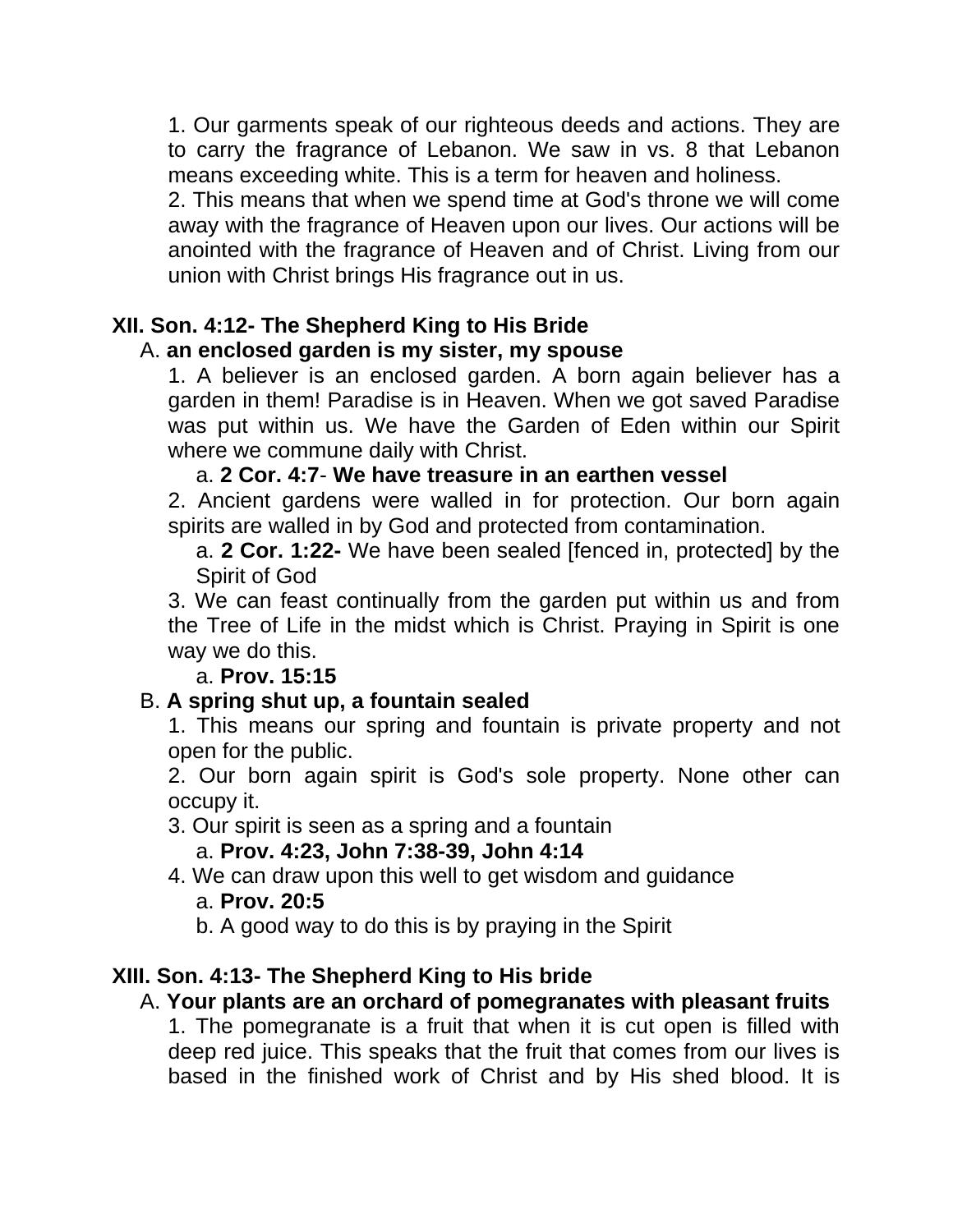through the death of Christ that we died to our old identity and by His blood we have been cleansed from our sins and iniquities.

2. On the basis of our faith in what was done at the cross and only on that basis will the Spirit of resurrection flow in us to produce the fruit of Christ. It is from the life of Christ in our spirit that we bear spiritual fruit- **Gal. 5:22-23**- This is the fruit of the Holy Spirit born through our human spirit. This is what Paul referred to in **Gal. 2:20**- I have been crucified...Christ lives in me.

3. The word "orchard" is the Hebrew word for paradise. Again, the fruit from a believer's life come from the paradise within Him. We are to bear heavenly fruit!

#### B. **Fragrant henna with spikenard**

1. The word henna here is the Hebrew word **kopher**- This Hebrew word is translated as a ransom and covering for sin in the OT. The word also is used for the henna plant. Again this reveals that all produce from a believer's life is rooted in the redemption found at Calvary.

2. Spikenard is connected with death. Jesus was anointed with pure spikenard before He was crucified. **Mark 14:3**

3. A growing trend is taking place in the modern church. We have largely lost our moorings. The connection of the believer's life and blessings are no longer taught to be in direct connection to the finished work of Christ on the cross and the subsequent union with have with the resurrected Christ within us. We have lost the simple pathway to holiness and fruit bearing- reckon our self to have died with Christ, and reckon our self alive to God through the Lord Jesus Christ living through us. In its place we have been given principles, steps, and rules to follow and do to achieve our dreams and get the best life has to offer us. This is a grievous error.

#### **XIV. Son. 4:14- The Shepherd King to His bride**

#### A. **Spikenard and saffron, Calamus and cinnamon, With all trees of frankincense, Myrrh and aloes, With all the chief spices**

1. These all are products of the Lord Jesus Christ and are connected with His perfect life, sacrifice, and death for us.

2. We are in union with Christ and therefore we put forth His fragrances. This sweet and soothing fragrance of Christ is what calls forth the acceptance and blessings of God to the believer. Christ is the sole cause for our blessings and faith and faith based actions are the means they are appropriated.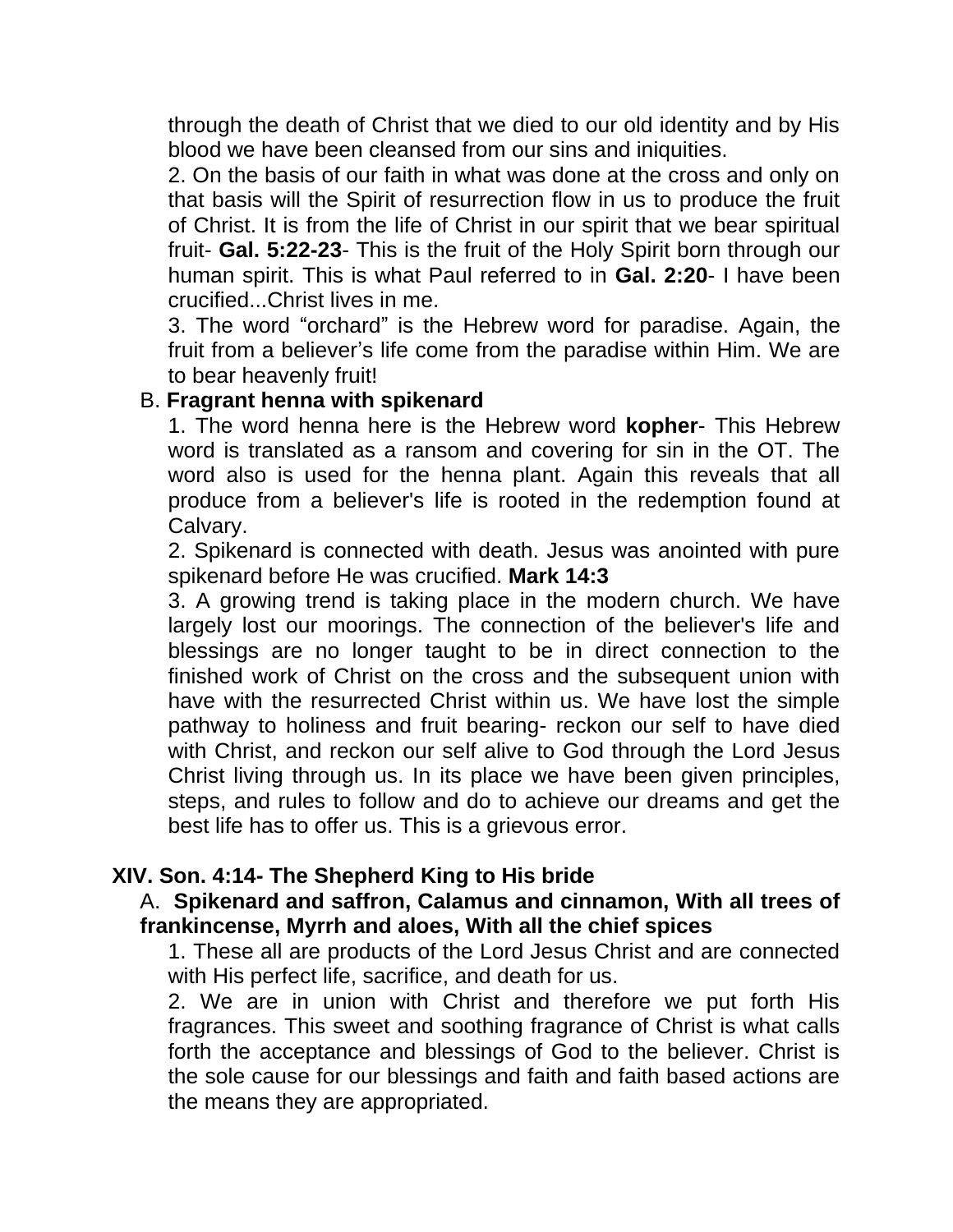3. We cannot find these on the grounds of our own personal standard of obedience and holiness. They are only found on the basis of Christ's perfect obedience and holiness. It is by the obedience of **ONE** that righteousness comes to us. This only **ONE** is Christ. **Rom. 5:19** It is through the gift of righteousness from Christ that we reign in life. **Romans 5:17** It is Christ living in and through us that brings forth the fruit of holiness in us. If we cling to our old life and mode of livingby the law and self effort- then the Spirit of life and resurrection is hindered from flowing in our lives.

# **XV. Son. 4:15- The Shepherd King to His bride**

A. A fountain of gardens, a well of living waters, and streams from Lebanon.

1. Our garden is watered by the presence of the Spirit of Christ within us.

2. We have a well of life in us. **John 4:14**

3. Our spiritual life is watered from the streams of Lebanon. As we have seen in this chapter Lebanon is a type of Heaven. We have the streams of heaven flowing through us. Oh, how glorious is this Christ and the Christian life. If you cannot say this with exuberance then you lack a revelation of your identification with the death, burial, and resurrection of Christ and do not understand your union with the risen Savior. Ask for this revelation and the Spirit will give it. This is why He came! **1 Cor. 2:12**

# **XVI. Son. 4:16- The Shepherd King to His bride**

A. Awake O North wind

1. the North is the dwelling place of God- He dwells in the sides of the North- **Ps. 48:2, Is. 14:13**

2. It takes two different winds to cause spices to flow out of our spiritual garden.

3. it takes a north wind- a wind from God. If God does not blow upon our Garden it will not bring forth spices. This is the principle wind in our lives.

#### B. Awake O South wind

1. This is the second wind a believer needs to bring forth God's spices.

2. South is opposite of north. South is not a good direction in the Bible. Abraham went south and experienced problems in Egypt.